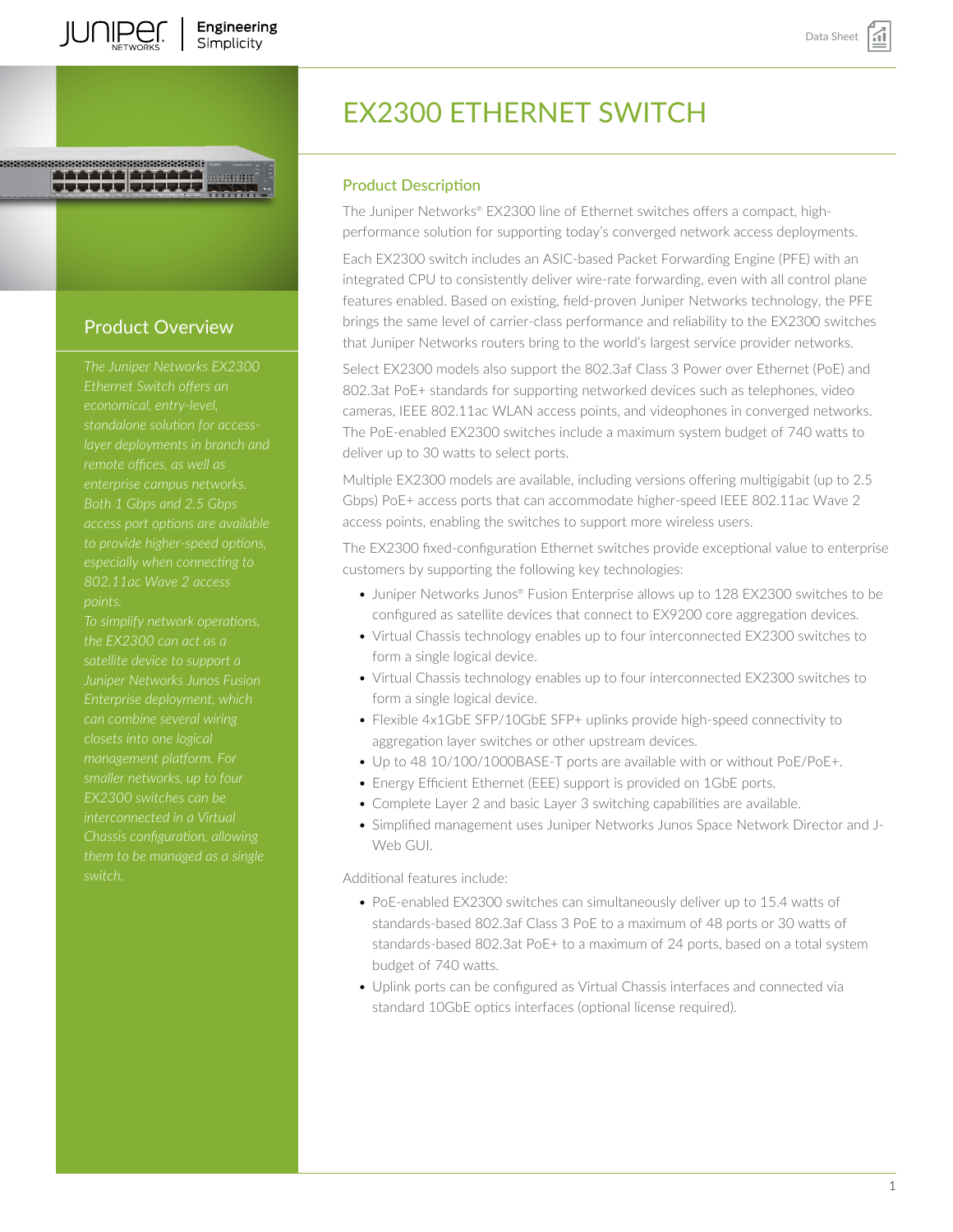- Fixed power supply and uplink ports ensure operational simplicity.
- Low power consumption, low acoustic fans, and a small 10 inch deep footprint enable flexible, environmentally friendly deployment.
- Support for L2 protocols as well as L3 protocols like RIP and static routing are included in the base license.
- Support is available for IPv6 management, including neighbor discovery, telnet, SSH, DNS, system log, and NTP.
- A single release train for Juniper Networks Junos operating system is supported to ensure a consistent control plane feature implementation.
- Modular Junos OS prevents a switch reboot if a single protocol feature fails.
- Built-in Web interface (Juniper Networks J-Web Software) is provided.
- RJ-45 serial console port is available.
- USB mini console port is included on 1GbE access switch models.
- Out-of-band Ethernet management port is provided.
- Reduction of Hazardous Waste (RoHS) is certified.

#### Architecture and Key Components

The EX2300 occupies a single rack unit, delivering a compact solution for crowded wiring closets and access locations where space and power are at a premium. The EX2300 switch's 10 inch/12-inch depth and low acoustics also make it ideal for open office deployments. For silent operation requirements, please see the EX2300-C, a c ompact, fanless version of the EX2300.

Each EX2300 switch supports four fixed front-panel 1GbE/10GbE uplink ports (six 1/10GbE uplink ports on the 48-port multigigabit model) with pluggable optics (purchased separately) for high-speed backbone or link aggregation connections between wiring closets and upstream aggregation switches. The 1GbE EX2300 access switch models also feature a front-panel mode button that offers a simple interface for bringing devices up and selecting LED modes.

A dedicated rear panel RJ-45 Ethernet port is available for outofband management, while a rear panel USB port can be used to easily upload the Junos OS and configuration files.

#### Junos Fusion Enterprise Technology

Juniper Networks Junos Fusion Enterprise technology provides automated network configuration and simplifies scalability for medium to large enterprise networks. Using Juniper Networks EX9200 line of programmable switches as aggregation devices and EX2300 switches as satellite nodes, Junos Fusion Enterprise technology can be deployed across a building (or multiple buildings) to connect large numbers of switches in a fabric that can be managed as a single device.





**EX2300 Satellite Devices** 

*Figure 1: Junos Fusion Enterprise deployment using EX2300 switches as satellite devices*

With Junos Fusion technology, enterprises can reduce network complexity and operational costs by collapsing underlying network elements into a single logical point of control from Junos OS-based Juniper routing and switching platforms. It is designed for customers who need to cost-effectively deploy numerous switch ports throughout their enterprise campus network and manage them all from a central device. In addition, existing EX2300 switches can be easily added to a Junos Fusion Enterprise deployment with a simple software upgrade, offering full investment protection.

In Junos Fusion Enterprise deployments, satellite devices do not require to be individually connected to aggregation devices. Up to 10 satellite devices can be interconnected via standard 10GbE interfaces to form a 'cluster,' which in turn can be connected to the aggregation device(s) over a pair of fiber uplinks. Satellite devices or clusters can also be dual-homed or single-homed to the aggregation devices.

In Junos Fusion Enterprise deployments, satellite devices forward all traffic to the aggregation device, enabling network administrators to monitor and manage the entire enterprise campus building from a single device. Features such as PoE/ PoE+, LLDP-MED, and 802.1x are also supported in Junos Fusion Enterprise architectures to help meet enterprise campus requirements.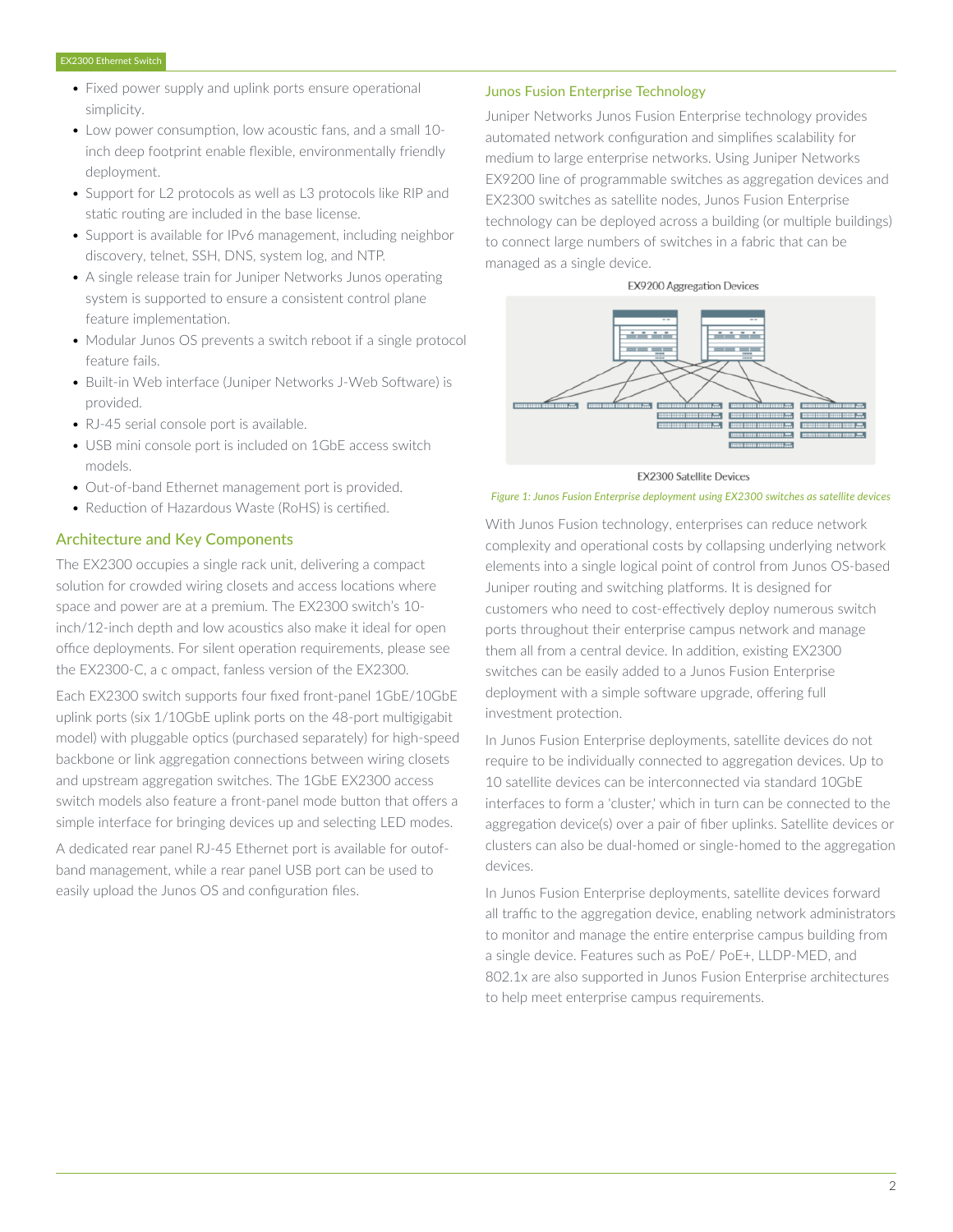#### Virtual Chassis Technology

The EX2300 supports Juniper's unique Virtual Chassis technology, enabling up to four interconnected EX2300 switches to be managed as a single logical device, delivering a scalable, pay-as-yougrow solution for expanding network environments.

While EX2300 switches can be interconnected over any of the front-panel uplink ports using standard 10GbE SFP+ transceivers (sold separately), these ports can also be configured as 1GbE/ 10GbE uplinks to aggregation devices by disabling the Virtual Chassis technology.

When deployed in a Virtual Chassis configuration, the EX2300 switches elect a primary and a backup switch based on a set of preconfigured policies or criteria. The primary switch automatically creates and updates the switching and optional routing tables on all other Virtual Chassis switch members. Switches can be added to or removed from the Virtual Chassis configuration without service disruption.

EX2300 Virtual Chassis configurations operate as highly resilient unified systems, providing simplified management using a single IP address, single telnet session, single command-line interface (CLI), automatic version checking, and automatic configuration. The EX2300 switches are also capable of local switching, so packets coming into a port destined for another port on the same switch do not have to traverse the Virtual Chassis, increasing forwarding capacities.

EX2300 Virtual Chassis configurations implement the same slot/ module/port numbering schema as other Juniper Networks chassisbased products, providing true chassislike operations. By using a consistent operating system and a single configuration file, all switches in a Virtual Chassis configuration are treated as a single device, simplifying overall system maintenance and management.

#### Multigigabit Switches

IEEE 802.11ac Wave 2 access points require switch ports capable of handling up to 2.5 Gbps in order to support the growing number of wireless devices and the amount of traffic they produce. To address this need, specific multigigabit EX2300 models now offer 1 Gbps and 2.5 Gbps access ports to support these increased bandwidth requirements over existing Category 5e cabling. These switches run the same Junos image and support all the same software features as other EX2300 models.

The EX2300 multigigabit switches can interoperate with other EX Series switches in Junos Fusion Enterprise and Virtual Chassis deployments (available with a future software release), protecting existing customer investments by enabling them to add multigigabit support to their existing Juniper network deployments.

The EX2300 multigigabit switches support PoE+ on all access ports, provided the power demand is within the PoE budget.

#### Table 1: EX2300 multigigabit switches

| Model <sup>1</sup>     | 1 Gbps Ports | $1/2.5$ Gbps<br>Ports | PoE/PoE+ Uplinks   Fans   Air Flow |  |           |
|------------------------|--------------|-----------------------|------------------------------------|--|-----------|
| FX2300-24MP            | $8-23$       | $0 - 7$               | All access ports 4 SFP+            |  | Side-side |
| EX2300-48MP 0-15:32-47 |              | $16 - 31$             | All access ports 4 SFP+            |  | Side-side |

#### Simplified Management and Operations

Junos Fusion Enterprise technology dramatically simplifies EX2300 management by enabling a large number of the switches to be managed from a single interface when deployed as satellite devices. With features such as plug-and-play deployment and rolling software upgrades, Junos Fusion Enterprise eliminates the need to individually manage every access switch in the enterprise network, leading to lower operational costs and overall lower TCO.



*Figure 2: EX2300 switches support Virtual Chassis technology, which enables up to four interconnected switches to operate as a single, logical device.*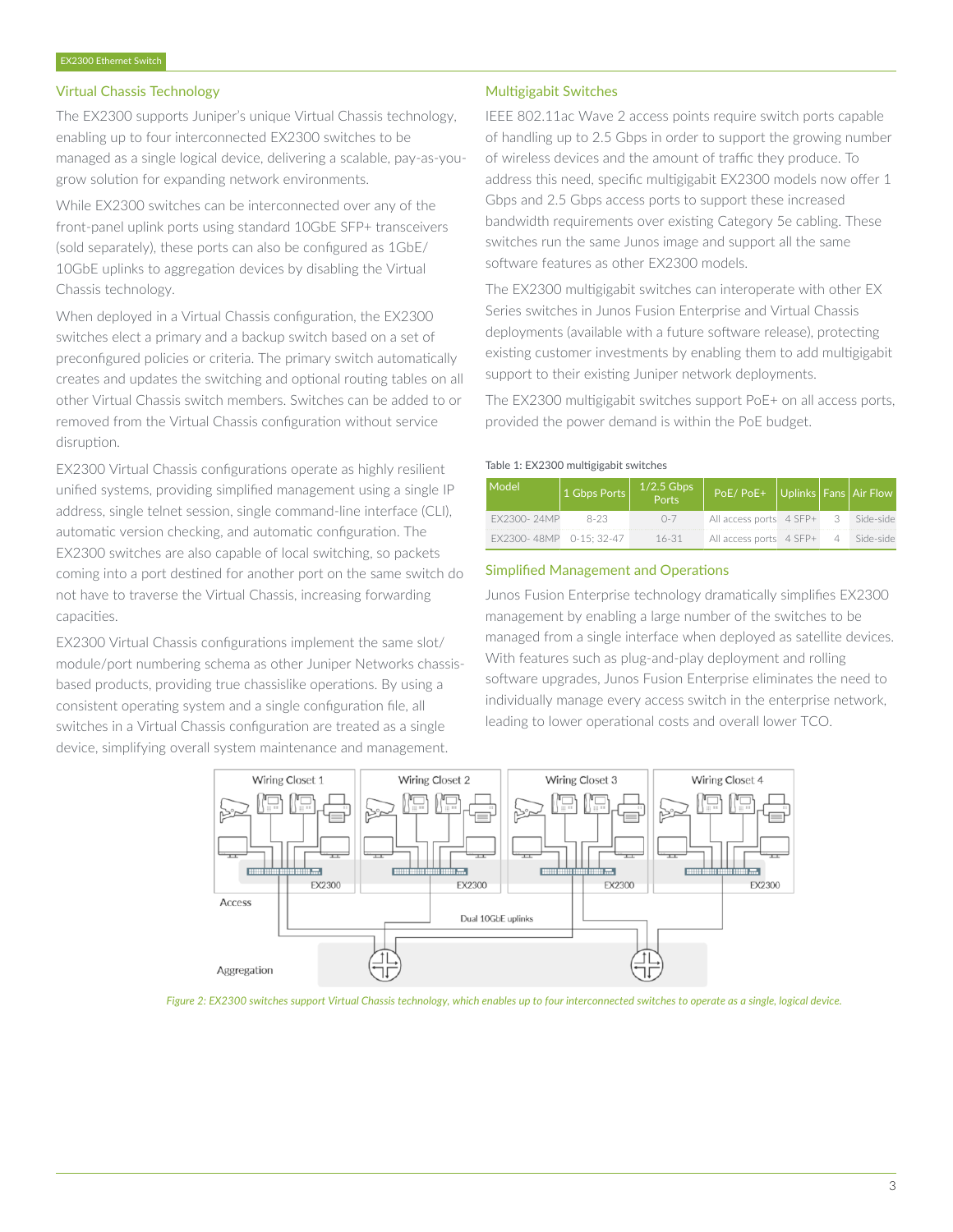Virtual Chassis technology simplifies network management for smaller deployments. Up to four interconnected EX2300 switches can be managed as a single device utilizing a single Junos OS image and a single configuration file, reducing the overall number of units to monitor and manage. When the Junos OS is upgraded on the primary switch in an EX2300 Virtual Chassis configuration, the software is automatically upgraded on all other member switches at the same time.

The EX2300 includes port profiles that allow network administrators to automatically configure ports with security, QoS, and other parameters based on the type of device connected to the port. Six preconfigured profiles are available, including default, desktop, desktop plus IP phone, WLAN access point, routed uplink, and Layer 2 uplink. Users can select from the existing profiles or create their own and apply them through the command-line interface (CLI), J-Web Software interface, or management system.

In addition, a feature called system snapshot makes a copy of all software files used to run the switch—including the Junos operating system, the active configuration, and the rescue configuration. These files can be used to reboot the switch at the next power-up or as a backup boot option. The Junos OS software can also be preinstalled on a flash drive and used to boot the EX2300 at any time.

Another feature, called automatic software download, enables network administrators to easily upgrade the EX2300 using the DHCP message exchange process to download and install software packages. Users simply configure the automatic software download feature on EX2300 switches acting as DHCP clients and establish a path to the server where the software package file is installed. The server then communicates the path to the software package file through DHCP server messages.

A zero touch provisioning (ZTP) feature allows a DHCP server to push configuration details and software images to multiple switches at boot-up time.

Two system management options are available for the EX2300 line. The standard Junos OS CLI management interface offers the same granular capabilities and scripting parameters found in any router powered by the Junos operating system. The EX2300 also includes the integrated J-Web interface, an embedded Web-based device manager that allows users to configure, monitor, troubleshoot, and perform system maintenance on individual switches via a browserbased graphical interface. J-Web support on the EX2300 multigigabit switches may be supported in a future software release.

# Features and Benefits High Availability Features

To avoid the complexities of the Spanning Tree Protocol (STP) without sacrificing network resiliency, the EX2300 employs a redundant trunk group (RTG) to provide the necessary port redundancy and simplify switch configuration. It also supports cross-member link aggregation, which allows redundant link aggregation connections between devices in a single Virtual Chassis configuration, providing an additional level of reliability and availability.

#### Junos Operating System

The EX2300 switches run the same Junos OS that is used by other Juniper Networks EX Series Ethernet Switches, QFX Series Switches, Juniper Routers, Juniper SRX Firewalls, and the Juniper NFX Series Network Services Platform. By utilizing a common operating system, Juniper delivers a consistent implementation and operation of control plane features across all products. To maintain that consistency, the Junos OS adheres to a highly disciplined development process that uses a single source code, and it employs a highly available modular architecture that prevents isolated failures from bringing down an entire system.

These attributes are fundamental to the core value of the software, enabling all Junos OS-powered products to be updated simultaneously with the same software release. All features are fully regression-tested, making each new release a true superset of the previous version. Customers can deploy the software with complete confidence that all existing capabilities are maintained and operate in the same way.

#### Converged Environments

The EX2300 provides the highest levels of flexibility and features in its class for the most demanding converged data, voice, and video environments, delivering a reliable platform for unifying enterprise communications.

By providing a full 15.4 watts of Class 3 PoE to VoIP telephones, closed-circuit security cameras, wireless access points, and other IPenabled devices, the EX2300 delivers a future-proofed solution for converging disparate networks onto a single IP infrastructure. The EX2300 PoE switches also support 802.3at standards-based PoE+, delivering 30 watts for powering networked devices such as IEEE 802.11ac wireless access points, and videophones that might require more power than available with IEEE 802.3af.

To ease deployment, the EX2300 supports the industrystandard Link Layer Discovery Protocol (LLDP) and LLDPMedia Endpoint Discovery (LLDP-MED) protocol, enabling the switches to automatically discover Ethernet-enabled devices, determine their power requirements, and assign virtual LAN (VLAN) membership. LLDP-MED-based granular PoE management allows the EX2300 to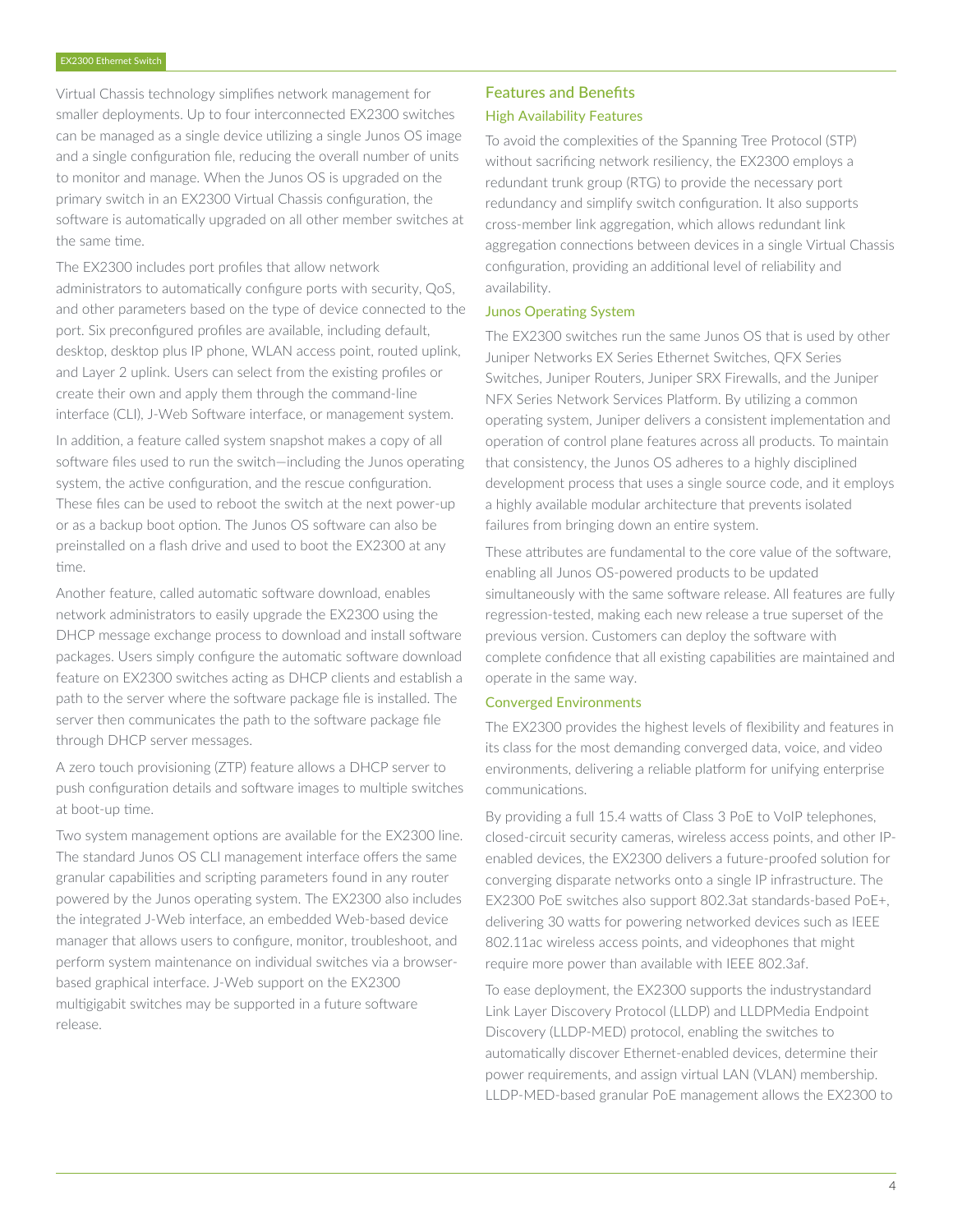negotiate PoE usage down to a fraction of a watt on powered devices, enabling more efficient PoE utilization across the switch.

In addition, the EX2300 supports rich quality-of-service (QoS) functionality for prioritizing data, voice, and video traffic. The switches support eight class-of-service (CoS) queues on every port, enabling them to maintain multilevel, end-to-end traffic prioritizations. The EX2300 also supports a wide range of policy options, including strict priority, low latency, weighted random early detection (WRED), and shaped-deficit weighted roundrobin (SDWRR) queuing.

#### **Security**

Working as an enforcement point in Access Policy Infrastructure, the EX2300 provides both standards-based 802.1X portlevel access control for multiple devices per port, as well as Layer 2-4 policy enforcement based on user identity, location, device, or a combination of these. A user's identity, device type, machine posture check, and location can be used to determine whether access should be granted and for how long. If access is granted, the switch provides access to the network based on authorization attributes sent by the authentication server. The switch can also apply security policies, QoS policies, or both, or it can mirror user traffic to a central location for logging, monitoring, or threat detection by intrusion prevention systems.

The EX2300 also provides a full complement of integrated port security and threat detection features, including Dynamic Host Configuration Protocol (DHCP) snooping, dynamic ARP inspection (DAI), and media access control (MAC) limiting to defend against internal and external spoofing, and man-in-themiddle and denial of service (DoS) attacks.

#### Junos Space

Juniper also offers a comprehensive suite of network management tools that provide a smart, simple, and open approach for automating the deployment and operation of a Juniper infrastructure.

These tools are based on a single network application platform called Juniper Networks Junos Space, an open, programmable application platform for hosting network infrastructure and operational applications across the entire management life cycle of the network. Explicitly designed to allow partners and customers to build and deploy smart, simple, and easy-to-use applications, Junos Space provides multiple management and infrastructure applications for managing Juniper resources and assets, including inventory management, device and interface configuration, automated software management and deployment, and eventdriven fault management. These platform applications are embedded within the core product, allowing users to control any part of their environment when used in conjunction with multiple

add-on applications. Junos Space supports a full portfolio of applications for automating network infrastructure and operations covering the campus LAN and data center network environments.

Designed to automate the configuration, visualization, monitoring, and administration of large switch and router networks, these Junos Space applications offer predefined automation schemes and best practice templates to enable rapid and accurate deployments. When managing a group of EX2300 switches, the Junos Space platform and associated applications provide network-level management across all Juniper Networks switches from a single console.

Network Director can manage the EX2300 as standalone switches as well as satellite devices in a Junos Fusion Enterprise fabric

# Juniper Sky Enterprise

The EX2300 line is supported by Juniper Sky Enterprise, a cloud management solution that provides a 'phone home' capability for branch devices, eliminating pre-staging and allowing the platforms to be managed from a central location. The simple yet flexible Juniper Sky Enterprise solution also supports all other EX Series switches as well as standard SRX Series Services Gateways, allowing customization at the operations center.

### Enhanced Limited Lifetime Warranty

The EX2300 includes an enhanced limited lifetime hardware warranty that provides return-to-factory switch replacement for as long as the original purchaser owns the product. The warranty includes lifetime software updates, advanced shipping of spares within one business day, and 24x7 Juniper Networks Technical Assistance Center (JTAC) support for 90 days after the purchase date. Power supplies and fan trays are covered for a period of five years. For complete details, please visit [www.juniper.net/support/](http://www.juniper.net/support/warranty) [warranty.](http://www.juniper.net/support/warranty)

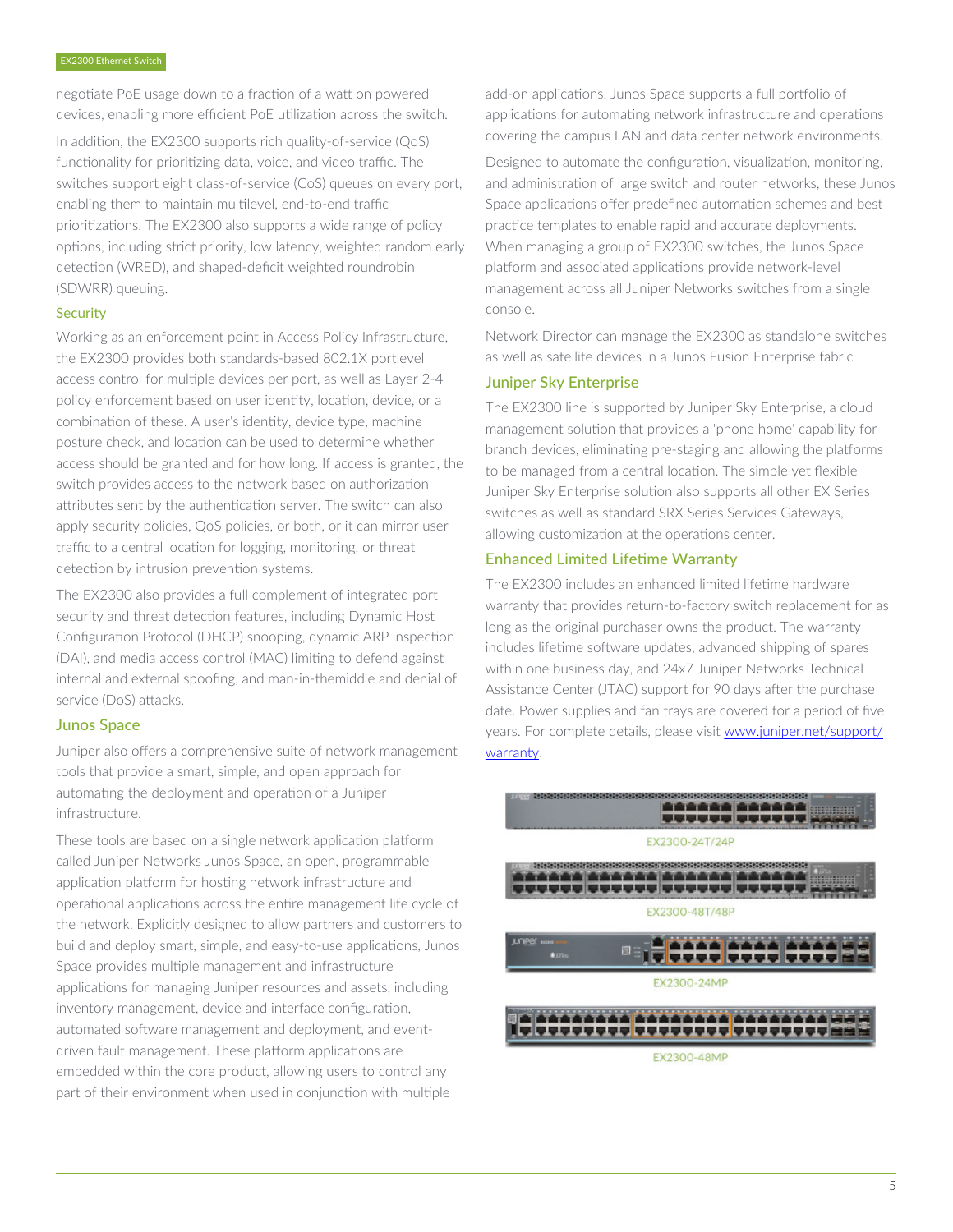# Physical Specifications

#### **Power Options**

| Model       | Max. System Power Consumption (Input<br>Power without PoE) | Total PoE Power Budget |
|-------------|------------------------------------------------------------|------------------------|
| FX2300-24T  | 55 W AC                                                    |                        |
| FX2300-24P  | 80 W AC                                                    | 370 W                  |
| FX2300-24MP | 55 W AC                                                    | 380 W                  |
| FX2300-48T  | 70 W AC                                                    |                        |
| FX2300-48P  | 100 W AC                                                   | 740 W                  |
| FX2300-48MP | 90 W AC                                                    | 740 W                  |

#### Dimensions (W x H x D)

- Width:
	- 17.4 in (44.19 cm) for desktop installations
	- 17.5 in (44.6 cm) with rack-mount brackets
- Height: 1.75 in (4.45 cm) for 1U installations
- Depth:
	- EX2300-24T: 10.2 in (25.9 cm)
	- EX2300-24P: 12.2 in (30.98 cm)
	- EX2300-24MP: 10 in (25.4 cm)
	- EX2300-48T: 10.2 in (25.9 cm)
	- EX2300-48P: 12.2 in (30.98 cm)
	- EX2300-48MP: 14.5 in (36.83 cm)

#### Backplane

• 80 Gbps Virtual Chassis interconnect to link up to four switches as a single logical device (EX2300-24/48T/P and EX2300-24/48 MP models)

#### System Weight

- EX2300-24T: 7.25 lb (3.29 kg)
- EX2300-24P: 9.89 lb (4.49 kg)
- EX2300-24MP: 8.82 lb (4 kg)
- EX2300-48T: 8.29 lb (3.76 kg)
- EX2300-48P: 11.07 lb (5.02 kg)
- EX2300-48MP: 14.33 lb (6.5 kg)

#### Environmental Ranges

- Operating temperature: 32° to 113° F (0° to 45° C)
- Storage temperature: -40° to 158° F (-40° to 70° C)
- Operating altitude: up to 13,000 ft (3962 m) at 40° C according to GR-63
- Non-operating altitude: up to 15,000 ft (4572 m)
- Relative humidity operating: 10% to 85% (noncondensing)
- Relative humidity non-operating: 0% to 95% (noncondensing)

#### Cooling

#### • Airflow:

- EX2300-24T: 25 cfm
- EX2300-24P: 23 cfm
- EX2300-48T: 24 cfm
- EX2300-48P: 25 cfm

# Hardware Specifications

#### Switching Engine Model

• Store and forward

### DRAM

• 2 GB (EX2300-24/48T/P)

#### Flash

- 2 GB (EX2300 non-multigigabit models)
- 8 GB (EX2300-24MP, EX2300-48MP)

# CPU

• 1.25GHz ARM CPU

#### GbE Port Density per System

- EX2300-24P/24T/24MP: 28 (24 host ports + four-port SFP/SFP+ uplinks)
- EX2300-48P/48T: 52 (48 host ports + four-port SFP/SFP+ uplinks)
- EX2300-48MP: 54 (48 host ports + six-port SFP/SFP+ uplinks)

### Supported Optics

- 10/100/1000BASE-T connector type RJ-45
- GbE SFP optic/connector type: RJ-45, or LC SFP fiber supporting 1000BASE-T SFP, SX (multimode), LX (singlemode), or LH (single-mode)

#### Physical Layer

- Physical port redundancy: Redundant trunk group (RTG)
- Cable diagnostics for detecting cable breaks and shorts
- Auto MDI/MDIX (medium-dependent interface/ mediumdependent interface crossover) support
- Port speed downshift/setting maximum advertised speed on 10/100/1000BASE-T ports
- Digital optical monitoring for optical ports

#### Packet-Switching Capacities (Maximum with 64-Byte Packets)

- EX2300-24P/24T/24MP: 128 Gbps
- EX2300-48P/48T/48MP: 176 Gbps

#### Software Specifications

#### Layer 2/Layer 3 Throughput (Mpps) (Maximum with 64 Byte Packets)

- EX2300-24P/24T/24MP: 95 Mpps (wire speed)
- EX2300-48P/48T/48MP: 130 Mpps (wire speed)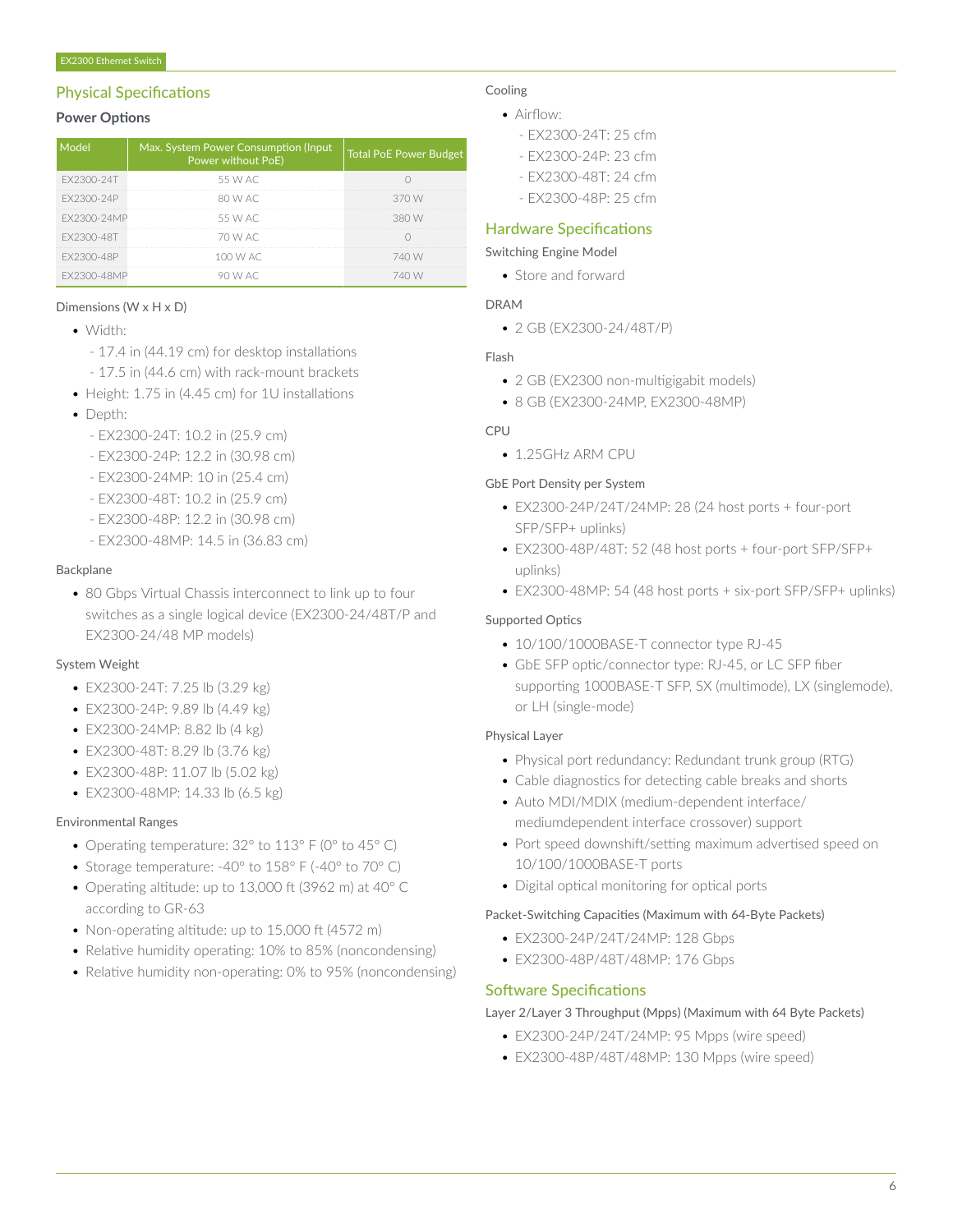#### Layer 2 Features

- Maximum MAC addresses in hardware: 16,000
- Jumbo frames: 9216 bytes
- Number of VLANs supported: 4093
- Range of possible VLAN IDs: 1-4094
- Port-based VLAN
- MAC-based VLAN
- Voice VLAN
- Layer 2 Tunneling Protocol (L2TP)
- IEEE 802.1ak: Multiple VLAN Registration Protocol (MVRP)
- Compatible with Per-VLAN Spanning Tree Plus (PVST+)
- RVI (Routed VLAN Interface)
- IEEE 802.1AB: Link Layer Discovery Protocol (LLDP)
- LLDP-MED with VoIP integration
- IEEE 802.1ad Q-in-Q tunneling
- IEEE 802.1br: Bridge Port Extension
- IEEE 802.1D: Spanning Tree Protocol
- IEEE 802.1p: CoS Prioritization
- IEEE 802.1Q: VLAN Tagging
- IEEE 802.1Q-in-Q: VLAN Stacking
- IEEE 802.1s: Multiple Spanning Tree Protocol (MSTP)
- Number of MST instances supported: 64
- Number of VSTP instances supported: 253
- IEEE 802.1w: Rapid Spanning Tree Protocol (RSTP)
- IFFF 802.1X: Port Access Control
- IEEE 802.3: 10BASE-T
- IEEE 802.3u: 100BASE-T
- IEEE 802.3ab: 1000BASE-T
- IEEE 802.3z: 1000BASE-X
- IEEE 802.3af: PoE
- IEEE 802.3at: PoE+
- IEEE 802.3ad: Link Aggregation Control Protocol (LACP)
- IEEE 802.3x: Pause Frames/Flow Control

#### Layer 3 Features: IPv4

- Maximum number of ARP entries: 1,500
- Maximum number of IPv4 unicast routes in hardware: 512 prefixes; 4,096 host routes
- Maximum number of IPv4 multicast routes in hardware: 2,048 groups; 2,048 multicast routes
- Routing Protocols: RIP v1/v2, OSPF v1/v2
- Static routing
- Routing policy
- Bidirectional Forwarding Detection (BFD) with slow timers (> 3 sec)
- IP directed broadcast

# Layer 3 Features: IPv6

• Maximum number of Neighbor Discovery (ND) entries: 1,500

- Maximum number of IPv6 unicast routes in hardware: 512 prefixes; 2,048 host routes
- Maximum number of IPv6 multicast routes in hardware: 1,024 groups; 1,024 multicast routes
- Neighbor discovery, system logging, Telnet, SSH, SNMP, Network Time Protocol (NTP), Domain Name System (DNS)
- Static routing
- Routing protocols: RIPng, OSPF v3, Multicast Listener Discovery, Multicast Listener Discovery v2

# Access Control Lists (ACLs) (Junos OS Firewall Filters)

- Port-based ACL (PACL)—256 ingress; 256 egress
- VLAN-based ACL (VACL)— 256 ingress; 256 egress
- Router-based ACL (RACL)—256 ingress; 512 egress
- ACL entries (ACE) in hardware per system: 2,000
- ACL counter for denied packets
- ACL counter for permitted packets
- Ability to add/remove/change ACL entries in middle of list (ACL editing)
- $\bullet$  L<sub>2</sub>-L<sub>4</sub> ACL

# Access Security

- MAC limiting
- Allowed MAC addresses—configurable per port
- Sticky MAC (persistent MAC address learning)
- Dynamic ARP inspection (DAI)
- Proxy ARP
- Static ARP support
- DHCP snooping
- 802.1X port-based
- 802.1X multiple supplicants
- 802.1X with VLAN assignment
- 802.1X with authentication bypass access (based on host MAC address)
- 802.1X with VoIP VLAN support
- 802.1X dynamic ACL based on RADIUS attributes
- 802.1X Supported EAP types: Message Digest 5 (MD5), Transport Layer Security (TLS), Tunneled Transport Layer Security (TTLS), Protected Extensible Authentication Protocol (PEAP)
- IPv6 RA Guard
- IPv6 Neighbor Discovery Inspection
- Captive Portal
- Static MAC authentication
- MAC-RADIUS
- Control plane DoS protection
- Fallback authentication
- Trusted Network Connect (TNC) certified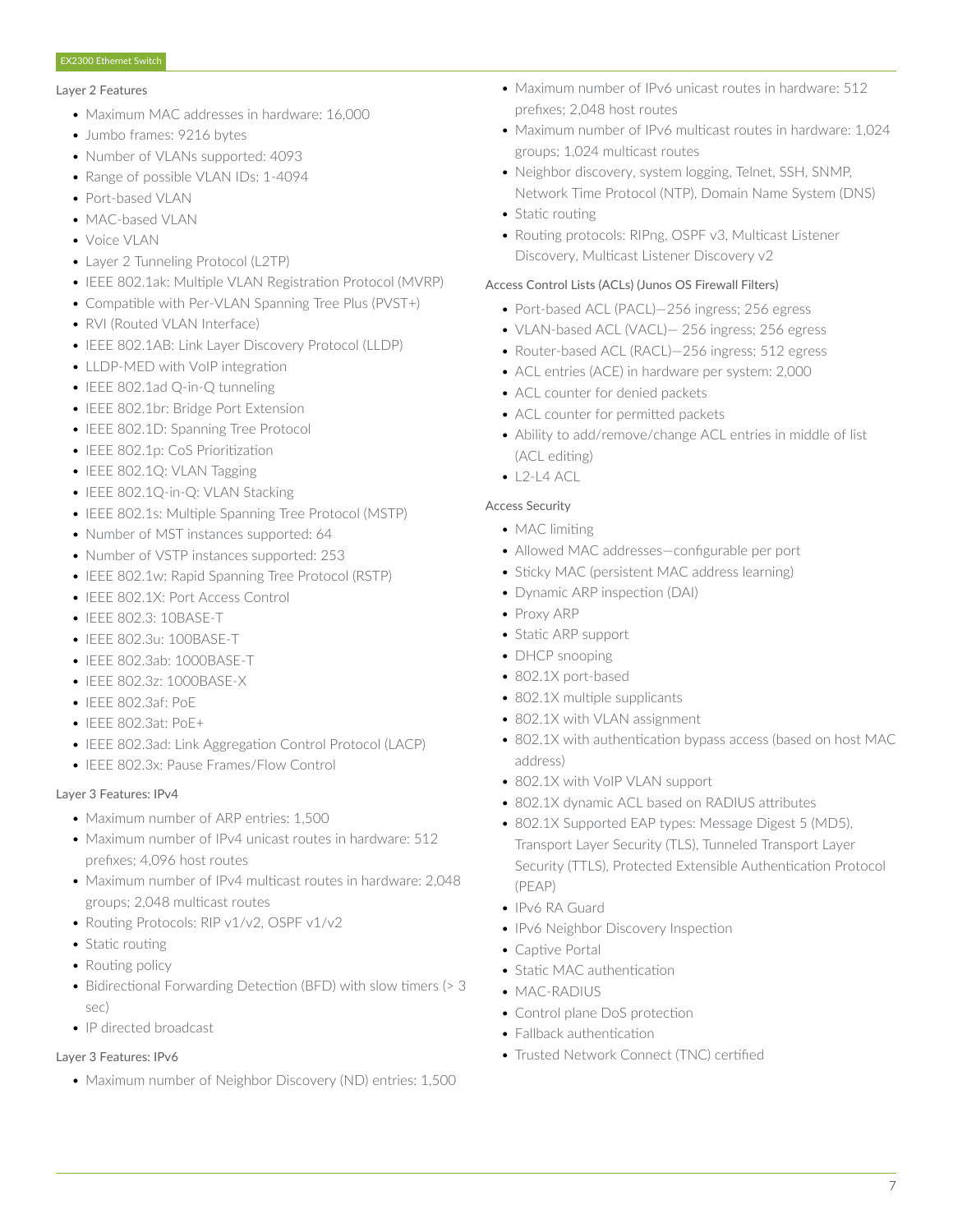#### High Availability

- Link aggregation
- 802.3ad (LACP) support:
	- Number of LAGs supported: 128
	- Maximum number of ports per LAG: 8
- Tagged ports support in LAG
- Uplink Failure Detection

# Quality of Service (QoS)

- Layer 2 QoS
- Layer 3 QoS
- Ingress policing: one-rate two-color; two-rate three-color markers
- Hardware queues per port: 8
- Scheduling methods (egress): Strict Priority (SP), shapeddeficit weighted round-robin (SDWRR)
- 802.1p, DSCP /IP precedence trust and marking
- L2-L4 classification criteria: Interface, MAC address, EtherType, 802.1p, VLAN, IP address, DSCP/IP precedence, TCP/UDP port numbers
- Congestion avoidance capabilities: Tail drop and WRED

#### **Multicast**

- IGMP snooping entries: 2,000
- IGMP: v1, v2, v3
- IGMP snooping
- PIM-SM, PIM-SSM, PIM-DM
- MLD snooping

# Services and Manageability

- Junos OS CLI
- Web interface (J-Web)
- Out-of-band management: Serial, 10/100BASE-T Ethernet
- ASCII configuration
- Rescue configuration
- Configuration rollback
- Image rollback
- Element management tools: Junos Space Network Management Platform
- Simple Network Management Protocol (SNMP): v1, v2c, v3
- Remote monitoring (RMON) (RFC 2819) Groups 1, 2, 3, 9
- Network Time Protocol (NTP)
- DHCP server
- DHCP client and DHCP proxy
- DHCP relay and helper
- RADIUS authentication
- TACACS+ authentication
- SSHv2
- Secure copy
- HTTP/HTTPs
- DNS resolver
- System log logging
- Temperature sensor
- Configuration backup via FTP/secure copy
- Interface range

# Supported RFCs

- RFC 768 UDP
- RFC 783 Trivial File Transfer Protocol (TFTP)
- RFC 791 IP
- RFC 792 Internet Control Message Protocol (ICMP)
- RFC 793 TCP
- RFC 826 ARP
- RFC 854 Telnet client and server
- RFC 894 IP over Ethernet
- RFC 903 Reverse ARP (RARP)
- RFC 906 Bootstrap Loading using TFTP
- RFC 951, 1542 BootP
- RFC 1027 Proxy ARP
- RFC 1058 RIP v1
- RFC 1122 Requirements for Internet Hosts
- RFC 1256 IPv4 ICMP Router Discovery (IRDP)
- RFC 1492 TACACS+
- RFC 1519 Classless Interdomain Routing (CIDR)
- RFC 1591 Domain Name System (DNS)
- RFC 1812 Requirements for IP Version 4 routers
- RFC 2030 Simple Network Time Protocol (SNTP)
- RFC 2068 HTTP/1.1
- RFC 2131 BOOTP/DHCP relay agent and DHCP server
- RFC 2138 RADIUS Authentication
- RFC 2139 RADIUS Accounting
- RFC 2267 Network Ingress Filtering
- RFC 2453 RIP v2
- RFC 2474 DiffServ Precedence, including 8 queues/port
- RFC 2597 DiffServ Assured Forwarding (AF)
- RFC 2598 DiffServ Expedited Forwarding (EF)
- RFC 2710 Multicast Listener Discovery Version (MLD) for IPv6
- RFC 2925 Definitions of Managed Objects for Remote Ping, Traceroute, and Lookup Operations
- RFC 3176 sFlow
- RFC 3579 RADIUS Extensible Authentication Protocol (EAP) support for 802.1X
- RFC 5176 Dynamic Authorization Extensions to RADIUS
- LLDP Media Endpoint Discovery (LLDP-MED), ANSI/TIA1057, draft 08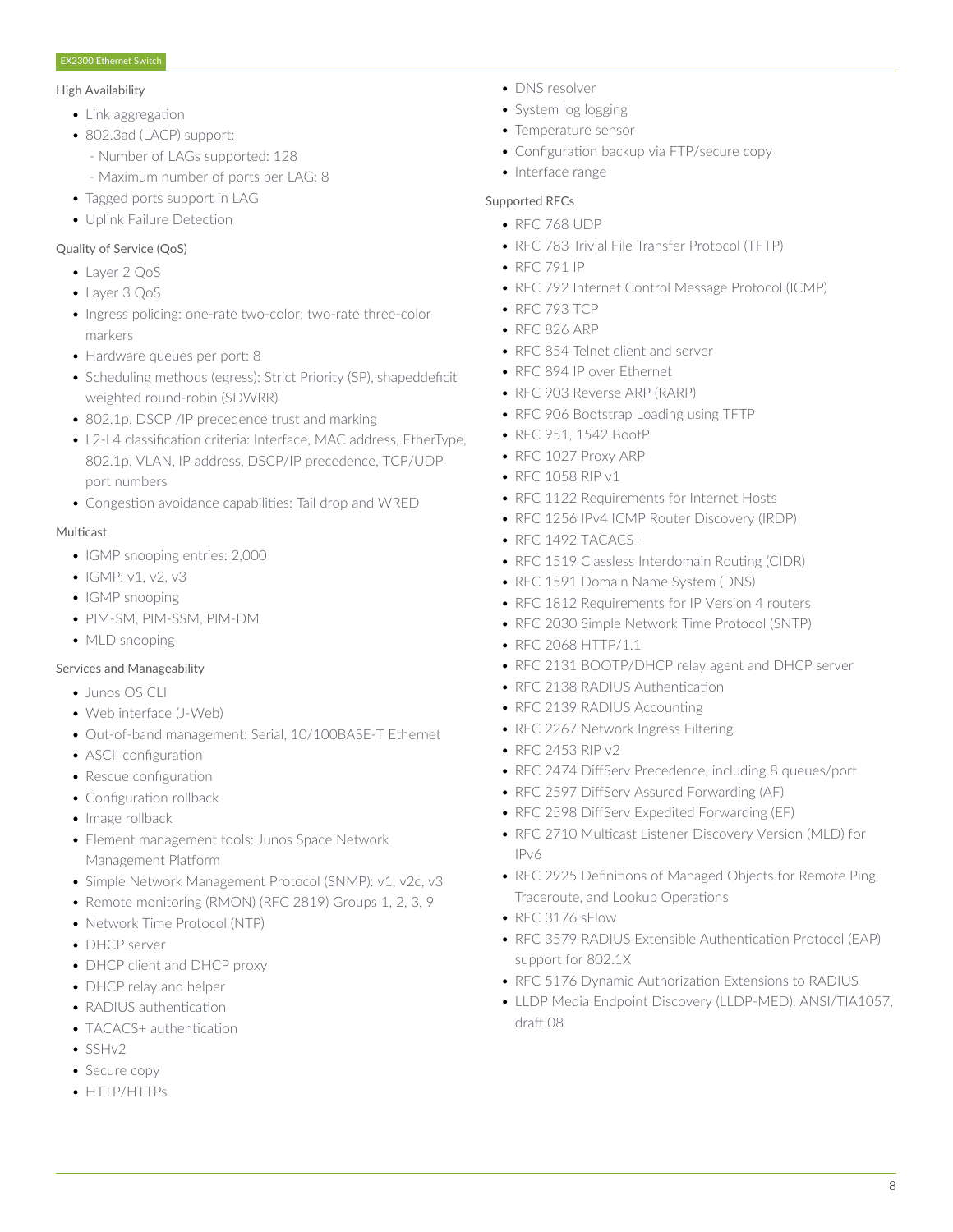#### Supported MIBs

- RFC 1155 Structure of Management Information (SMI)
- REC 1157 SNMP<sub>v1</sub>
- RFC 1212, RFC 1213, RFC 1215 MIB-II, Ethernet-like MIB, and TRAPs
- RFC 1493 Bridge MIB
- RFC 1643 Ethernet MIB
- RFC 1724 RIPv2 MIB
- RFC 1905 RFC 1907 SNMP v2c, SMIv2 and Revised MIB-II
- RFC 1981 Path MTU Discovery for IPv6
- RFC 2011 SNMPv2 Management Information Base for the IP using SMIv2
- RFC 2012 SNMPv2 Management Information Base for the Transmission Control Protocol using SMIv2
- RFC 2013 SNMPv2 Management Information Base for the User Datagram Protocol using SMIv2
- RFC 2096 IPv4 Forwarding Table MIB
- RFC 2287 System Application Packages MIB
- RFC 2460 IPv6 Specification
- RFC 2464 Transmission of IPv6 Packets over Ethernet Networks
- RFC 2570-2575 SNMPv3, User-based Security, Encryption, and Authentication
- RFC 2576 Coexistence between Version 1, Version 2, and Version 3 of the Internet-standard Network Management Framework
- RFC 2578 SNMP Structure of Management Information MIB
- RFC 2579 SNMP Textual Conventions for SMIv2
- RFC 2665 Definitions of Managed Objects for the Ethernetlike Interface Types
- RFC 2819 RMON MIB
- RFC 2863 The Interfaces Group MIB
- RFC 2922 LLDP MIB
- RFC 2925 Definitions of Managed Objects for Remote Ping, Traceroute, and Lookup Operations
- RFC 3413 SNMP Application MIB
- RFC 3414 User-based Security Model for SNMPv3
- RFC 3415 View-based Access Control Model (VACM) for SNMP
- RFC 3484 Default Address Selection for IPv6
- RFC 3621 PoE-MIB (PoE switches only)
- RFC 3810 Multicast Listener Discovery Version 2 (MLDv2) for IPv6
- RFC 4188 STP and Extensions MIB
- RFC 4213 Basic Transition Mechanisms for IPv6 Hosts and Routers
- RFC 4291 IPv6 Addressing Architecture
- RFC 4363 Definitions of Managed Objects for Bridges with Traffic Classes, Multicast Filtering, and VLAN Extensions
- RFC 4443 ICMPv6 for the IPv6 Specification
- RFC 4861 Neighbor Discovery for IPv6
- RFC 4862 IPv6 Stateless Address Autoconfiguration
- Draft blumenthal aes usm 08
- Draft reeder snmpv3 usm 3desede -00

#### Troubleshooting

- Debugging: CLI via console, telnet, or SSH
- Diagnostics: Show and debug command statistics
- Traffic mirroring (port)
- Traffic mirroring (VLAN)
- ACL-based mirroring
- Mirroring destination ports per system: 4
- LAG port monitoring
- Multiple destination ports monitored to 1 mirror (N:1)
- Maximum number of mirroring sessions: 4
- Mirroring to remote destination (over L2): 1 destination VLAN
- Encapsulated Remote Switched Port Analyzer (ERSPAN)
- IP tools: Extended ping and trace
- Juniper Networks commit and rollback

# Safety Certifications

- UL-UL60950-1 (Second Edition)
- C-UL to CAN/CSA 22.2 No.60950-1 (Second Edition)
- TUV/GS to EN 60950-1 (Second Edition)
- CB-IEC60950-1 (Second Edition with all country deviations)
- EN 60825-1 (Second Edition)

# Electromagnetic Compatibility Certifications

- FCC 47CFR Part 15 Class A
- EN 55022 Class A
- ICES-003 Class A
- VCCI Class A
- AS/NZS CISPR 22 Class A
- CISPR 22 Class A
- EN 55024
- EN 300386
- CE

#### Telecom Quality Management

• TL9000

#### Environmental

• Reduction of Hazardous Substances (ROHS) 6

#### **Telco**

• CLEI code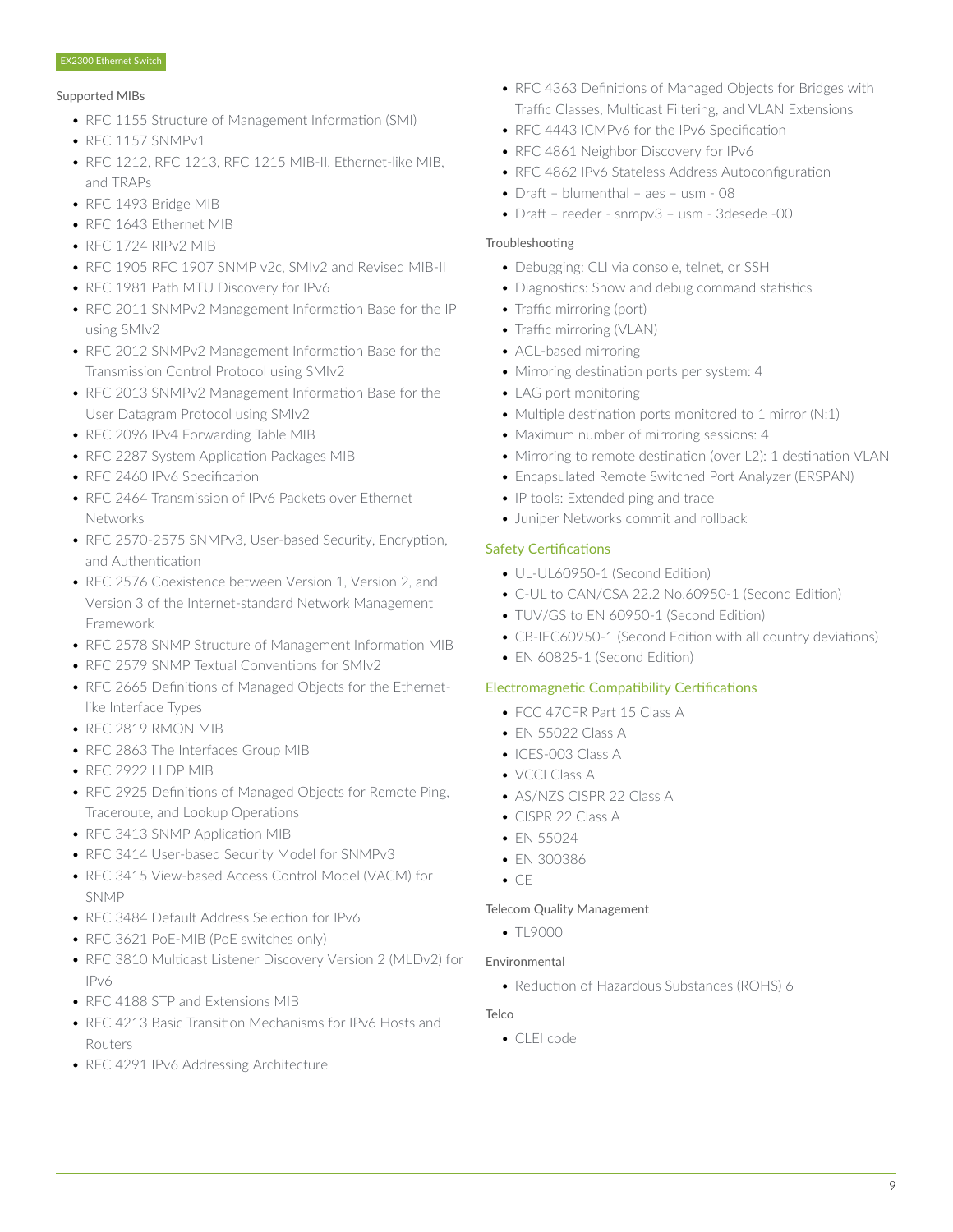#### Noise Specifications

Noise measurements based on operational tests taken from bystander position (front) and performed at 25° C in compliance with ISO 7779. The PoE load was 370 W (24 ports powered at 15.4W each) on the EX2300-24P and 740 W (48 ports powered at 15.4W each) on the EX2300-48P.

| ndel       | Acoustic Noise in DB |
|------------|----------------------|
| FX2300-24T | 34.2                 |
| EX2300-24P | 40 K                 |
| FX2300-28T | 34 K                 |
| FX2300-28P | 514                  |

#### **Warranty**

• Enhanced limited lifetime switch hardware warranty

#### Juniper Networks Services and Support

Juniper Networks is the leader in performance-enabling services that are designed to accelerate, extend, and optimize your highperformance network. Our services allow you to maximize operational efficiency while reducing costs and minimizing risk, achieving a faster time to value for your network. Juniper Networks ensures operational excellence by optimizing the network to maintain required levels of performance, reliability, and availability. For more details, please visit [www.juniper.net/us/en/products](https://www.juniper.net/us/en/products-services/)[services.](https://www.juniper.net/us/en/products-services/)

# Ordering Information

| <b>Product Number</b> | <b>Description</b>                                                                                                               |
|-----------------------|----------------------------------------------------------------------------------------------------------------------------------|
| <b>Switches</b>       |                                                                                                                                  |
| FX2300-24T            | EX2300 24-port 10/100/1000BASE-T, 4 x 1/10GbE SFP/SFP+<br>(optics sold separately)                                               |
| FX2300-24T-VC         | EX2300 24-port non-PoE+ w/ Virtual Chassis License                                                                               |
| FX2300-24P            | EX2300 24-port 10/100/1000BASE-T PoE+, 4 x 1/10GbE<br>SFP/SFP+ (optics sold separately)                                          |
| FX2300-24P-VC         | EX2300 24-port PoE+ w/ Virtual Chassis License                                                                                   |
| FX2300-24MP           | EX2300 16-port 10/100/1000BASE-T PoE+, 8-port<br>10/100/1000/2500BASE-T PoE+, 4 x 1/10GbE SFP/ SFP+ (optics<br>sold separately)  |
| FX2300-24T-DC         | EX2300 24-port 10/100/1000BASE-T with internal DC PSU, 4 x<br>1/10GbE SFP/SFP+ (optics sold separately                           |
| FX2300-24T-TAA        | EX2300 TAA 24-port 10/100/1000BASE-T, 4 x 1/10GbE<br>SFP/SFP+ (optics sold separately                                            |
| FX2300-24P-TAA        | EX2300 TAA 24-port 10/100/1000BASE-T PoE+, 4 x 1/10GbE<br>SFP/SFP+ (optics sold separately)                                      |
| FX2300-48T            | EX2300 48-port 10/100/1000BASE-T, 4 x 1/10GbE SFP/SFP+<br>(optics sold separately)                                               |
| FX2300-48T-VC         | EX2300 48-port non-PoE+ w/ Virtual Chassis License                                                                               |
| FX2300-48P            | EX2300 48-port 10/100/1000BASE-T PoE+, 4 x 1/10GbE<br>SFP/SFP+ (optics sold separately)                                          |
| FX2300-48P-VC         | EX2300 48-port PoE+ w/ Virtual Chassis License                                                                                   |
| FX2300-48MP           | EX2300 32-port 10/100/1000BASE-T PoE+, 16-port<br>10/100/1000/2500BASE-T PoE+, 6 x 1/10GbE SFP/ SFP+ (optics<br>sold separately) |

| <b>Product Number</b>   | <b>Description</b>                                                                                                                                                                                                                                      |
|-------------------------|---------------------------------------------------------------------------------------------------------------------------------------------------------------------------------------------------------------------------------------------------------|
| EX2300-48T-TAA          | EX2300 TAA 48-port 10/100/1000BASE-T, 4 x 1/10GbE<br>SFP/SFP+ (optics sold separately)                                                                                                                                                                  |
| EX2300-48P-TAA          | EX2300 TAA 48-port 10/100/1000BASE-T PoE+, 4 x 1/10GbE<br>SFP/SFP+ (optics sold separately)                                                                                                                                                             |
| <b>Accessories</b>      |                                                                                                                                                                                                                                                         |
| EX-RMK                  | Rack-mount kit for EX2300                                                                                                                                                                                                                               |
| EX-4PST-RMK             | Adjustable 4-post rack-mount kit for EX2300                                                                                                                                                                                                             |
| EX-WMK                  | Wall-mount kit for EX2300                                                                                                                                                                                                                               |
| <b>Licenses</b>         |                                                                                                                                                                                                                                                         |
| EX2300-VC               | EX2300 Virtual Chassis License                                                                                                                                                                                                                          |
| EX-24-EFL/EX-48-EFL     | Enhanced Feature License for EX2300 24- and 48-port switches.<br>Includes licenses for IPv4 routing (OSPF v2/v3, IGMP v1/v2/v3,<br>VRRP, and BFD), IPv6 routing (RIPng, OSPF v3, VRRP v6, MSDP,<br>and PIM), and RealTime Performance Monitoring (RPM). |
| <b>Pluggable Optics</b> |                                                                                                                                                                                                                                                         |
| EX-SFP-1GE-T            | SFP 10/100/1000BASE-T copper; RJ-45 connector; 100m reach<br>on UTP                                                                                                                                                                                     |
| EX-SFP-1GE-SX           | SFP 1000BASE-SX; LC connector; 850 nm; 550m reach on<br>multimode fiber                                                                                                                                                                                 |
| EX-SFP-1GE-SX-ET        | SFP 1000BASE-SX; LC connector; 850 nm; 550m reach on<br>multimode fiber, extended temperature                                                                                                                                                           |
| EX-SFP-1GE-LX           | SFP 1000BASE-LX; LC connector; 1310 nm; 10 km reach on<br>single-mode fiber                                                                                                                                                                             |
| FX-SFP-1GF-LH           | SFP 1000BASE-LH; LC connector; 1550 nm; 70 km reach on<br>single-mode fiber                                                                                                                                                                             |
| EX-SFP-1GE-LX40K        | SFP 1000BASE-LX; LC connector; 1310 nm; 40 km reach on<br>single-mode fiber                                                                                                                                                                             |
| EX-SFP-GE10KT13R14      | SFP 1000BASE-BX; TX 1310 nm/RX 1490 nm for 10 km<br>transmission on single-strand, single-mode fiber                                                                                                                                                    |
| EX-SFP-GE10KT13R15      | SFP 1000BASE-BX; TX 1310 nm/RX 1550 nm for 10 km<br>transmission on single-strand, single-mode fiber                                                                                                                                                    |
| EX-SFP-GE10KT14R13      | SFP 1000BASE-BX; TX 1490 nm/RX 1310 nm for 10 km<br>transmission on single-strand, single-mode fiber                                                                                                                                                    |
| EX-SFP-GE10KT15R13      | SFP 1000BASE-BX; TX 1550 nm/RX 1310 nm for 10 km<br>transmission on single-strand, single-mode fiber                                                                                                                                                    |
| FX-SFP-GF40KT13R15      | SFP 1000BASE-BX: TX 1310 nm/RX 1550 nm for 40 km<br>transmission on single-strand, single-mode fiber                                                                                                                                                    |
| EX-SFPGE80KCW1470       | SFP Gigabit Ethernet CWDM, LC connector; 1470 nm, 80 km<br>reach on single-mode fiber                                                                                                                                                                   |
| EX-SFPGE80KCW1490       | SFP Gigabit Ethernet CWDM, LC connector; 1490 nm, 80 km<br>reach on single-mode fiber                                                                                                                                                                   |
| EX-SFPGE80KCW1510       | SFP Gigabit Ethernet CWDM, LC connector; 1510 nm, 80 km<br>reach on single-mode fiber                                                                                                                                                                   |
|                         | EX-SFPGE80KCW1530 SFP Gigabit Ethernet CWDM, LC connector; 1530 nm, 80 km<br>reach on single-mode fiber                                                                                                                                                 |
|                         | EX-SFPGE80KCW1550 SFP Gigabit Ethernet CWDM, LC connector; 1550 nm, 80 km<br>reach on single-mode fiber                                                                                                                                                 |
|                         | EX-SFPGE80KCW1570 SFP Gigabit Ethernet CWDM, LC connector; 1570 nm, 80 km<br>reach on single-mode fiber                                                                                                                                                 |
|                         | EX-SFPGE80KCW1590 SFP Gigabit Ethernet CWDM, LC connector; 1590 nm, 80 km<br>reach on single-mode fiber                                                                                                                                                 |
|                         | EX-SFPGE80KCW1610 SFP Gigabit Ethernet CWDM, LC connector; 1610 nm, 80 km<br>reach on single-mode fiber                                                                                                                                                 |
| EX-SFP-10GE-USR         | SFP+ 10 Gigabit Ethernet Ultra Short Reach Optics, 850 nm for<br>10m on OM1, 20m on OM2, 100m on OM3 multimode fiber                                                                                                                                    |
| EX-SFP-10GE-SR          | SFP+ 10GBASE-SR; LC connector; 850 nm; 300m reach on 50<br>microns multimode fiber; 33m on 62.5 microns multimode fiber                                                                                                                                 |
| EX-SFP-10GE-LR          | SFP+ 10GBASE-LR; LC connector; 1310 nm; 10 km reach on<br>single-mode fiber                                                                                                                                                                             |